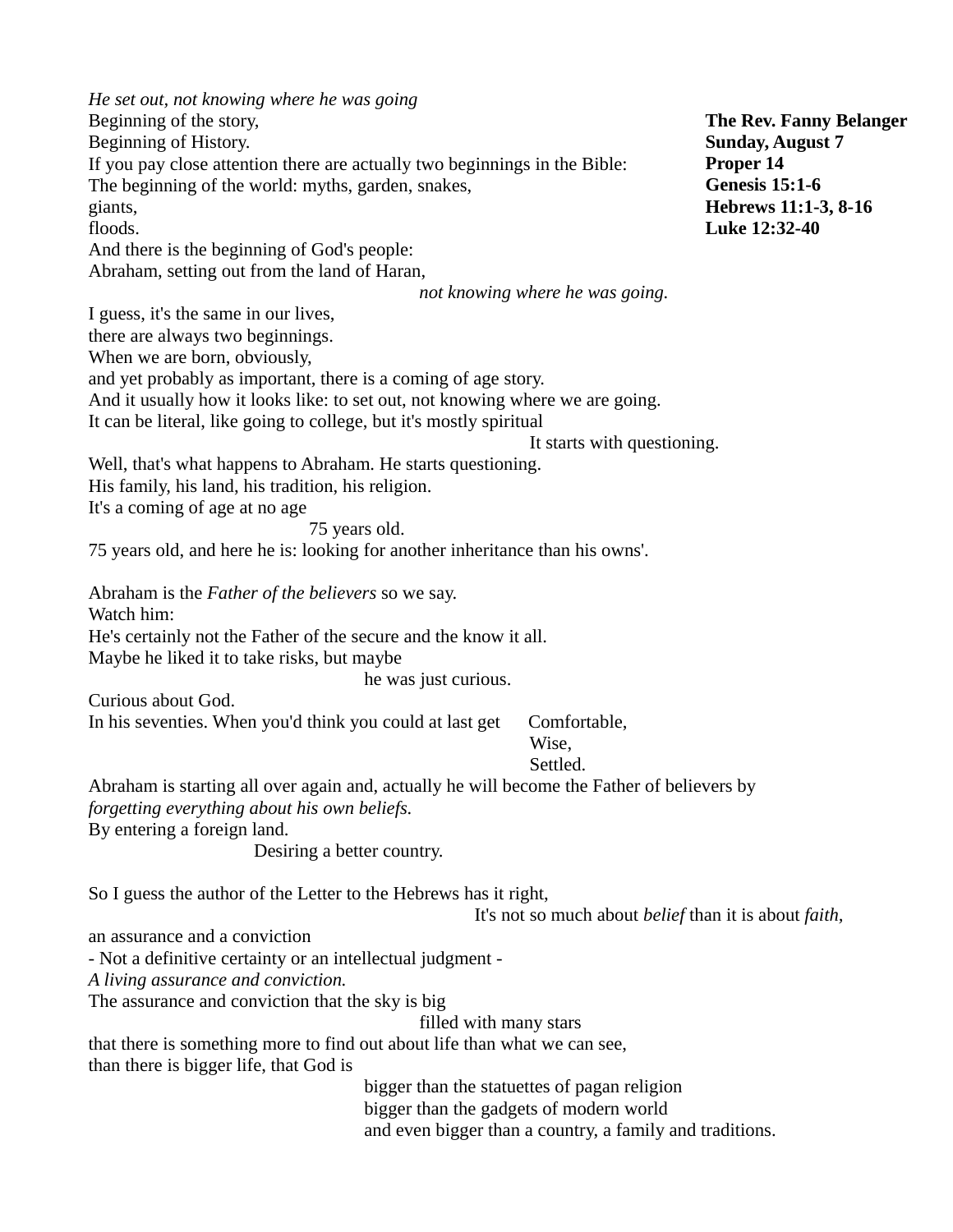All our texts today speak about faith, and what they say to us is that Faith is not so much clinging to something than letting go *Faith is not so much clinging to something than letting go.* It begins when you start to truly listen to God, when you start to look for God, *look forward to God* with curiosity, excitement, eagerness. In Genesis, Abraham is growing very impatient about the fulfillment of God's promise. He has stars in his eyes – almost literally. Abraham leaves the religion of his father not to rebel against him but to start his own conversation with God. A new beginning, a new story starts – The story between this man and his God. The story of men and God. The story of a dialogue, a covenant but also of a struggle. I picked this picture of a prophet for our bulletin today because this is the way I see Abraham all his senses opened, we don't know if he raises his hands to talk or asks for silence for better listening. He's attentive, like the slaves in our parable today. Attentiveness: That's what it is with faith, that's the key. Jesus makes a strange promise in our Gospel, he says If the disciples know how to anticipate, how to watch out, to listen up - *Their Master will come home not be served, but to serve them.* I was thinking, in a way, Jesus promises his disciples than they will be smarter than their masters! Of course, there is a whole tradition of slaves smarter than their masters. Moliere: The lazy bourgeois manipulated by the witty maids. The ones acting on stage not knowing about the way they are manipulated by their servants, The masters are the actual puppets of the show. Well, I am not sure this exactly what Jesus meant but for sure, he is talking about liberation The philosopher Hegel had a whole theory about it: The Master-slave dialectic. Hegel said: Yes, the Master has the power but *the one who serves understand what happens behind the curtains*. When you use your hands – you understand how the world works, you may not have a PhD, but you know how to get by. And in the process, you achieve more than the powerful one who does nothing who takes no risks, has no accident but also has no curiosity, and makes no discovery. The slaves in the parable, the ones Jesus points to as an example, they are curious, hopeful, like Abraham they want to get going. There is not sitting around on their treasures: They spend money for their travel. And so of course they end up smarter than their Masters, or at least they are *made free* and that's why Jesus is smart of course and presents himself as a servant,

Jesus will be the one serving at the table.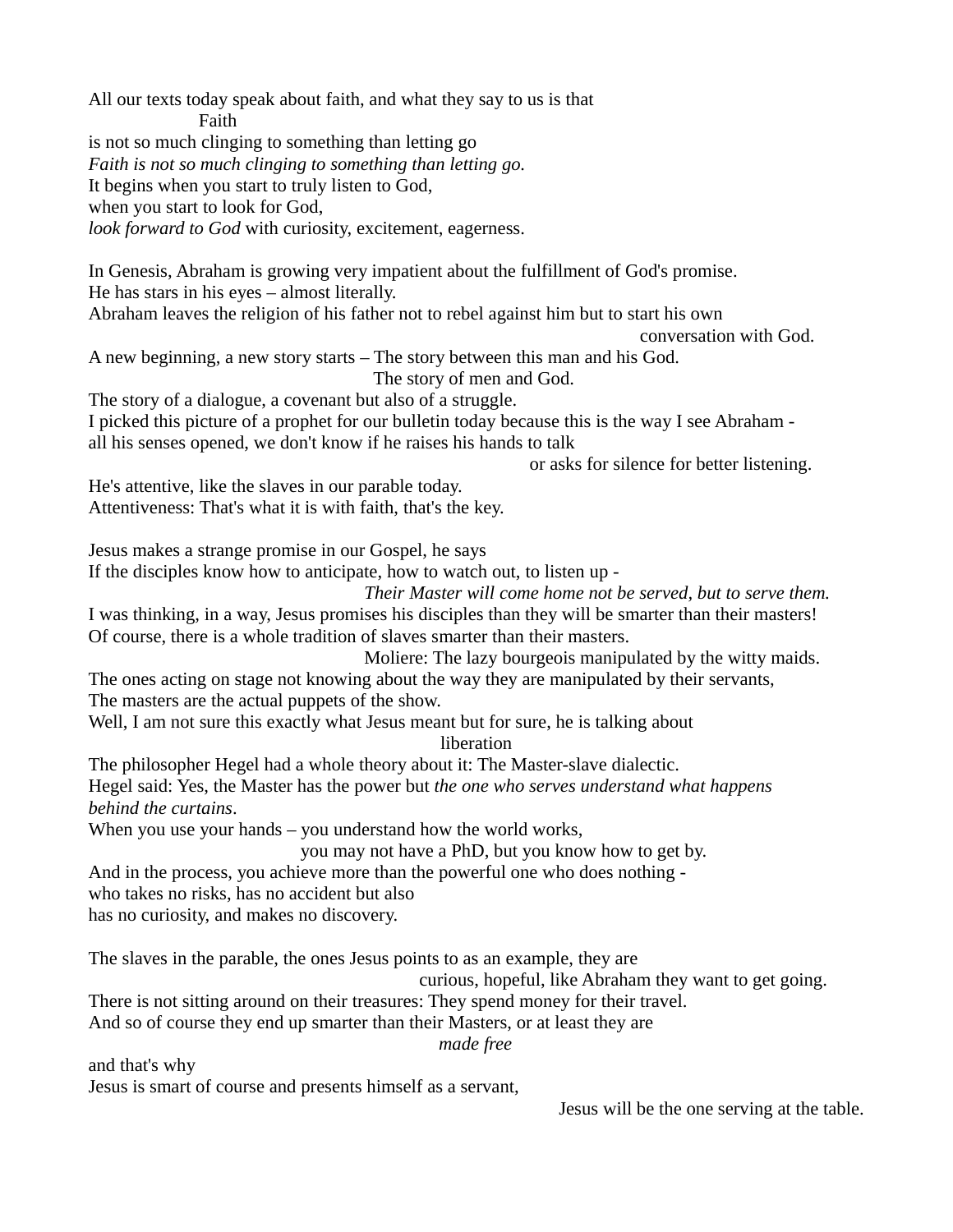*Before Abraham was, I am* says Jesus in John's Gospel. Jesus shows us the face of God that Abraham discovered: Creator, Redeemer, Sustainer. God is on the side of those who, instead of exercising their power, are making a way making purses from themselves with a different currency than the currency of this world. But it takes time to discover this God – that's what Abraham finds out. It takes time to walk the path, To live out our eagerness for God in faithfulness. Abraham will learn the hard way how to be both burning with desiring and patient in persevering. Oh, he will make some mistakes. Abraham is a point in his life where he is stuck. Wants a child, and it's not only a personal desire, he thinks it's God's will to give him an offspring and so he needs to do something about it. He does what we all do when we get weary, disappointed, when the wait is too long We do what we can to sort out the situation to find an exit. And so Abraham will try many things, but mainly he will get his servant Hagar pregnant! God will have to remind Abraham that his son will be the real thing, the son of his wife *The barren old lady –* a crazy plan. (how ironic it is we think God has chosen Abraham when obviously God has first chosen Sarah: God wants *Sarah* to be the mother.) Yet in spite of his wanderings, Abraham is faithful because he keeps looking for a way, He is looking for God, even if he makes mistakes. That's what his story and then History is all about: Men walk in foreign lands and God shows up into their homes, both looking to meet at some point, to make a covenant. The Bible looks like our lives, it's in the same time Men' plans and God's plans. And women' plans, and of course: Slaves' plans. We often forget the parallel promise God will make to Hagar in the wilderness. Rejected by Abraham, the angel of God promises to Hagar *I will so greatly multiply you offspring that they cannot be counted for multitude* Sometimes, God just goes with it. God yields, you see. Maybe Hagar was not plan A for God, but she does not become plan B. Hagar gets the same as Abraham, as Sarah did. God finds a way in the wilderness and the barrenness for Abraham and Sarah, and God finds a way for Hagar too. God yields to them all, not because they express a whim, God yields because of their absolute trust in him. Men and women become faithful as God is faithful and *God is faithful as they are full of faith.* Yes, if we trust God as Jesus tells us, he will be the Master who comes and serves us. And this is the story of it all, the story about how Abraham becomes twice a father, Ishmael and Isaac, and a Father to Jews, Christians and Muslims.

Three religions, but called to live out the same faith.